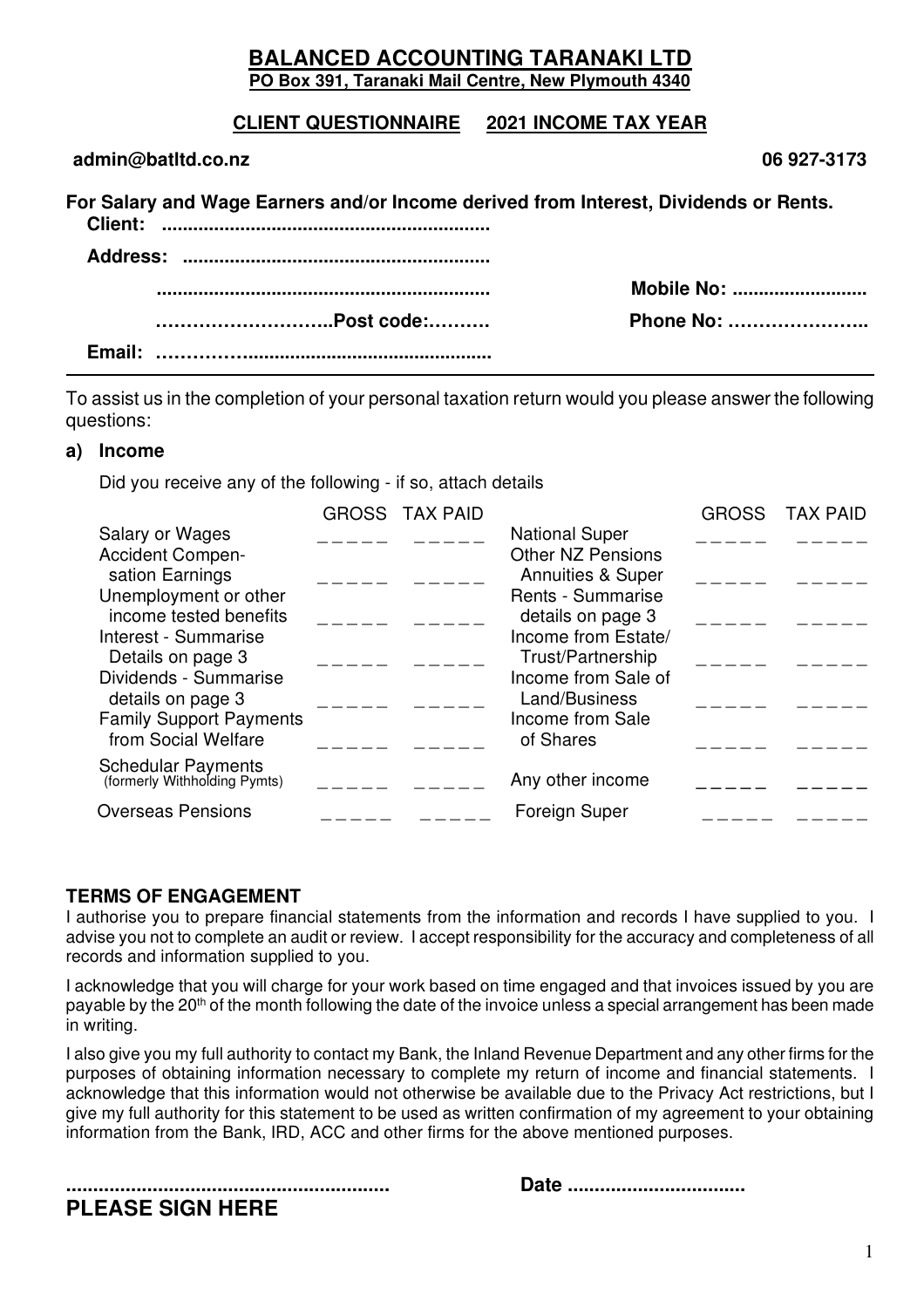#### **b) Are you entitled to any of the following rebates:**

Charitable donations or school fee Donation (attach receipts - over \$5)

Please advise the Bank Account name and number for rebates to be banked into;

. . . . . . . . . . . . . . . . . . . . . . . . . . . . . . . . . . . . . . . . . . . . . . . . . . . . . . . Name Bank Account number

#### **c) Working for Families Details**

Names of Children **IRD Number** Date of Birth IRD Number

As from 1 April 2011 there have been significant changes to the types of income that need to be included in calculating your Working for Families Tax Credits.

We will need details of the following if applicable:

| -Attributable Trustee Income (Settlors)<br>-Attributable fringe benefits (Shareholder Employees) |  |
|--------------------------------------------------------------------------------------------------|--|
| -PIE Income                                                                                      |  |
| -Passive Income of Children (Over \$500/child)                                                   |  |
| -Income of non-resident spouse                                                                   |  |
| -Tax exempt Salary or Wages                                                                      |  |
| -Pensions and Annuities<br>-Other payments over \$5,000 used                                     |  |
| for day to day living expenses                                                                   |  |
| -Income equalisation scheme                                                                      |  |
| Deposits (excludes "adverse events" deposits)                                                    |  |

If you have any questions about any of the above please ring your relevant Balanced staff contact. Alternatively you can visit www.ird.govt.nz and follow the Working for Families Tax Credit links.

### **d) Are you a trustee of an Overseas Trust or Estate?** Yes/ No

If so please provide details of the Trust ………………………………………………..